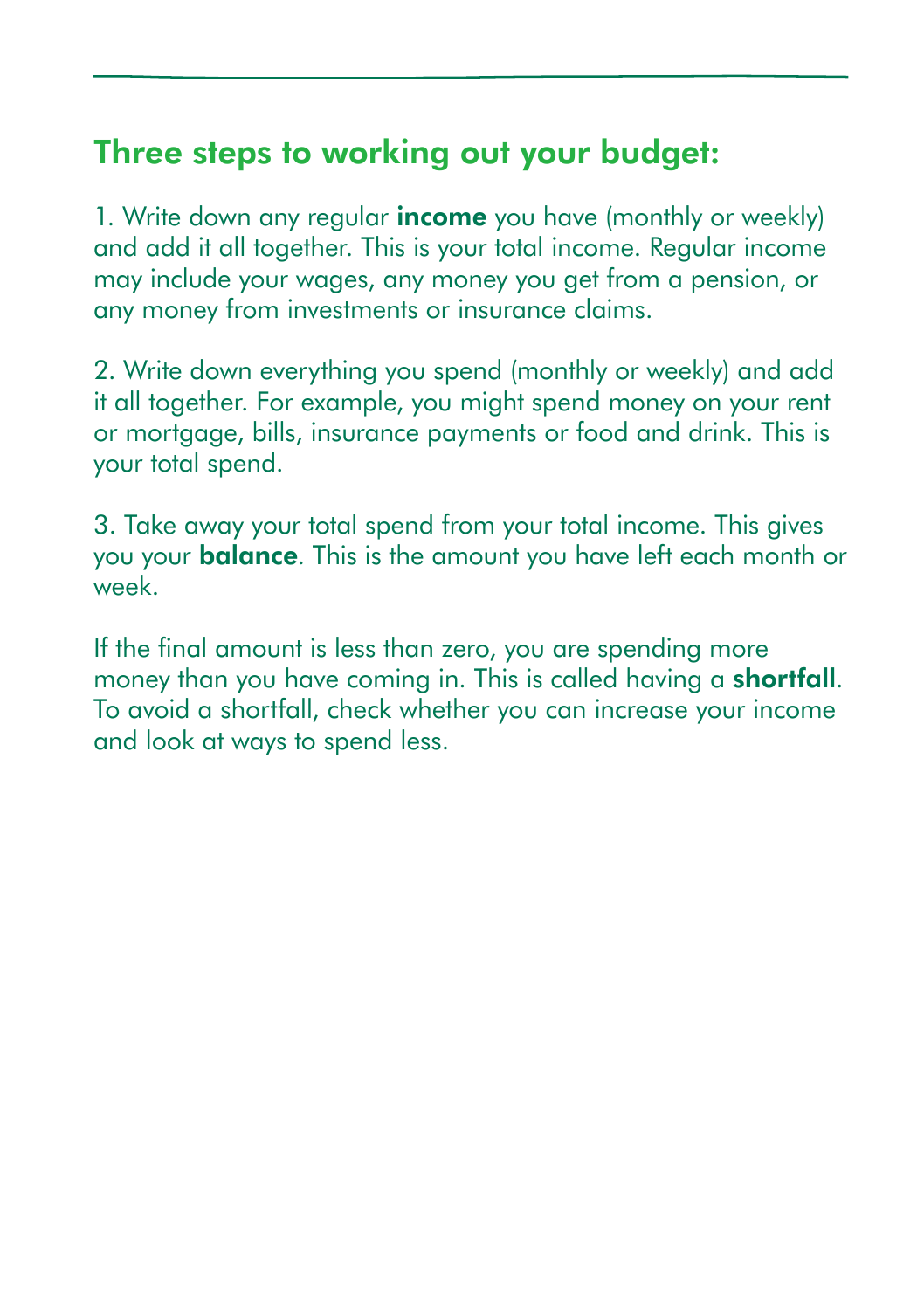# Budget calculator

## Step. 1 Your income

|                                                                          | £ weekly | £ monthly |
|--------------------------------------------------------------------------|----------|-----------|
| Income from work<br>- this could be<br>employment or self-<br>employment |          |           |
| Income from<br>savings and<br>investments                                |          |           |
| <b>Benefits</b>                                                          |          |           |
| Pension pay-outs                                                         |          |           |
| Insurance pay-outs                                                       |          |           |
| Any other income                                                         |          |           |
| <b>Your total income</b>                                                 |          |           |

## Step 2. Your spending

|                                | E weekly | $\mathbf E$ monthly |
|--------------------------------|----------|---------------------|
| Mortgage or rent               |          |                     |
| (including service<br>charges) |          |                     |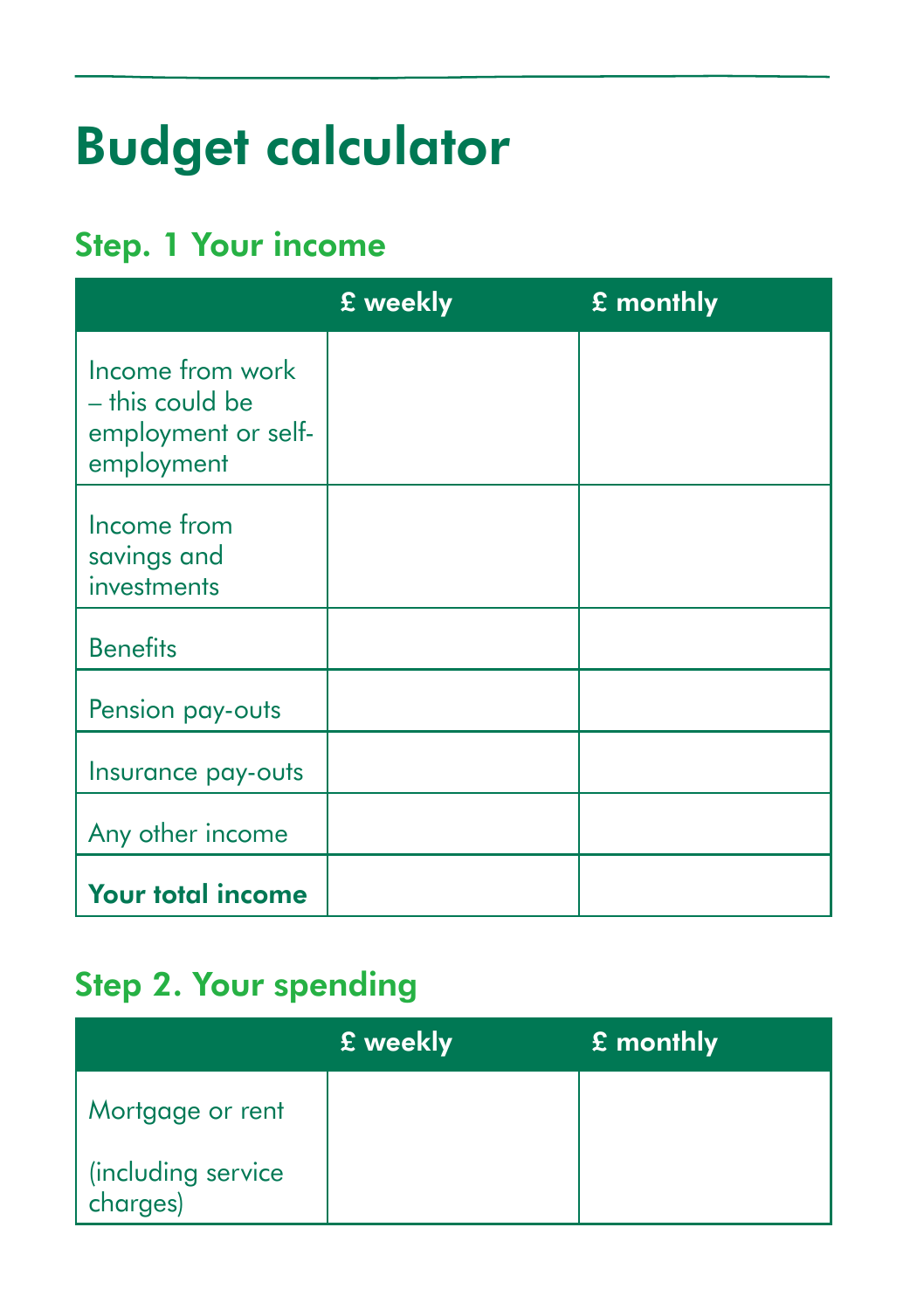|                                                                                                              | £ weekly | £ monthly |
|--------------------------------------------------------------------------------------------------------------|----------|-----------|
| <b>Council Tax</b>                                                                                           |          |           |
| (called rates in<br>Northern Ireland)                                                                        |          |           |
| Household<br>maintenance                                                                                     |          |           |
| (furniture repairs,<br>upkeep costs)                                                                         |          |           |
| Household bills                                                                                              |          |           |
| (water, gas and<br>electricity, telephone<br>and internet, mobile<br>phone, TV licence,<br>TV subscriptions) |          |           |
| Housekeeping                                                                                                 |          |           |
| (laundry, dry<br>cleaning, a cleaner,<br>toiletries if these<br>are not part of your<br>supermarket shop)    |          |           |
| Loan repayments                                                                                              |          |           |
| (personal loans,<br>car loans, credit<br>cards, hire purchase<br>payments)                                   |          |           |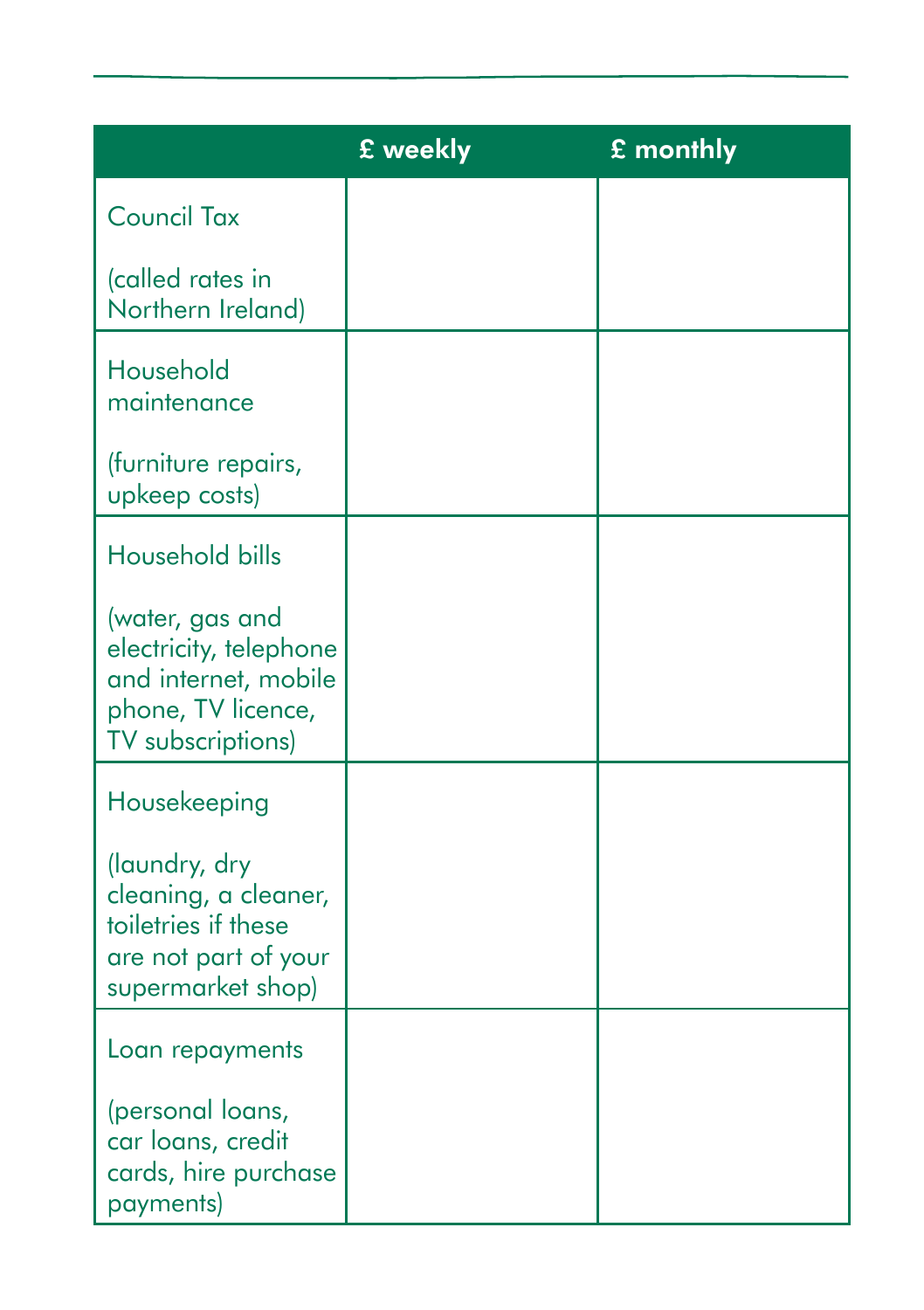|                                                                                                                                                                                                     | £ weekly | £ monthly |
|-----------------------------------------------------------------------------------------------------------------------------------------------------------------------------------------------------|----------|-----------|
| Insurance                                                                                                                                                                                           |          |           |
| (building and<br>contents, life and<br>critical illness cover,<br>income protection,<br>payment protection,<br>travel insurance,<br>gas, plumbing and<br>boiler cover, home<br>protection policies) |          |           |
| Food and drink                                                                                                                                                                                      |          |           |
| <i>supermarket</i><br>shopping, eating<br>or drinking out,<br>smoking)                                                                                                                              |          |           |
| Children                                                                                                                                                                                            |          |           |
| (children's clothes,<br>school meals and<br>activities, pocket<br>money)                                                                                                                            |          |           |
| Pets                                                                                                                                                                                                |          |           |
| (pet food, pet<br>insurance)                                                                                                                                                                        |          |           |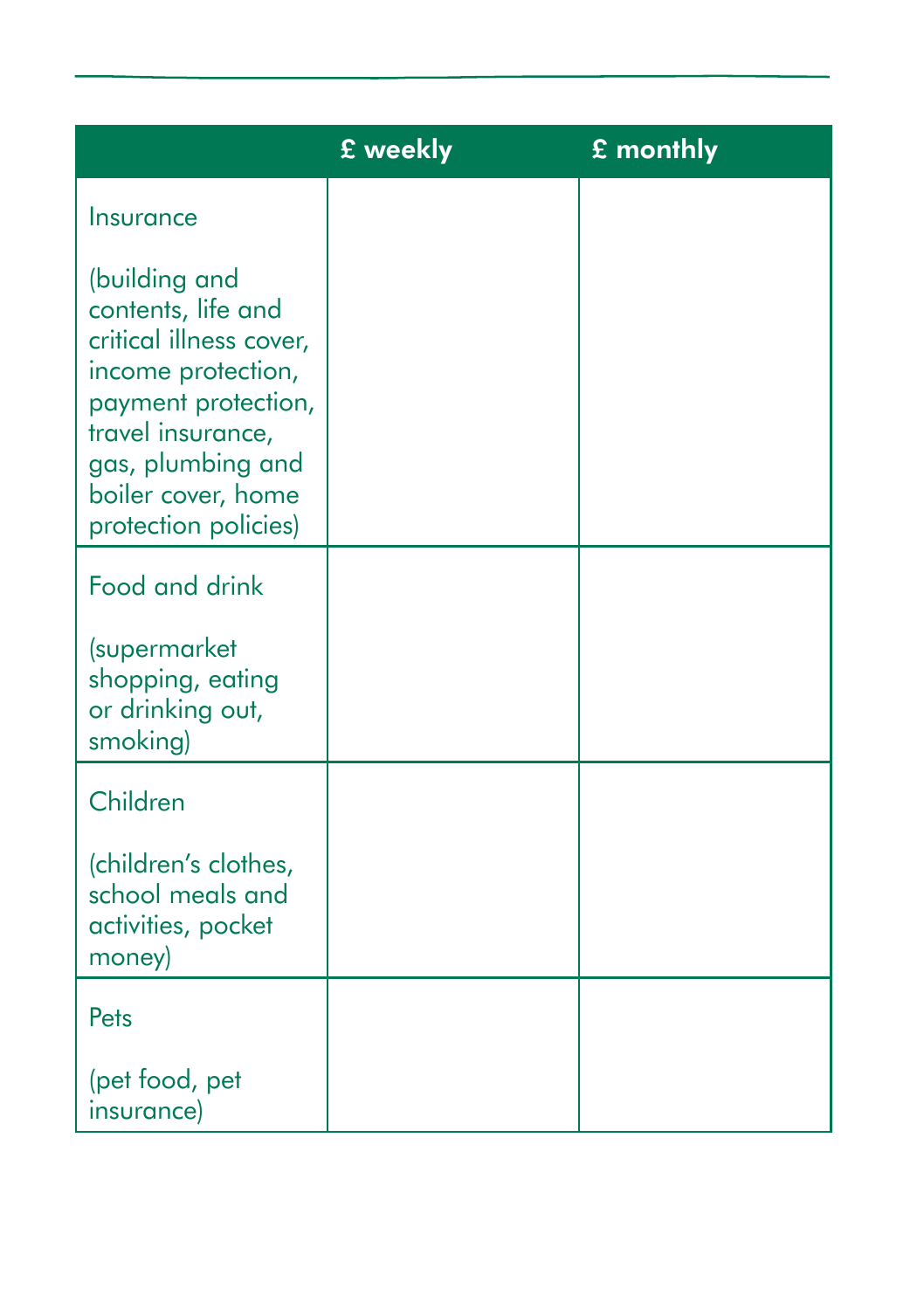|                                                                                                                                   | £ weekly | £ monthly |
|-----------------------------------------------------------------------------------------------------------------------------------|----------|-----------|
| Car costs                                                                                                                         |          |           |
| (road tax, car<br>insurance, car<br>maintenance,<br>parking, fuel costs,<br>breakdown cover)                                      |          |           |
| Public transport<br>costs                                                                                                         |          |           |
| (bus, taxi or train<br>fares)                                                                                                     |          |           |
| Savings and<br>investments                                                                                                        |          |           |
| (pension payments,<br>regular savings,<br>investments)                                                                            |          |           |
| Lifestyle                                                                                                                         |          |           |
| (clothes and<br>shoes, club or gym<br>memberships,<br>subscription fees,<br>hobbies, day trips,<br>hair and beauty<br>treatments) |          |           |